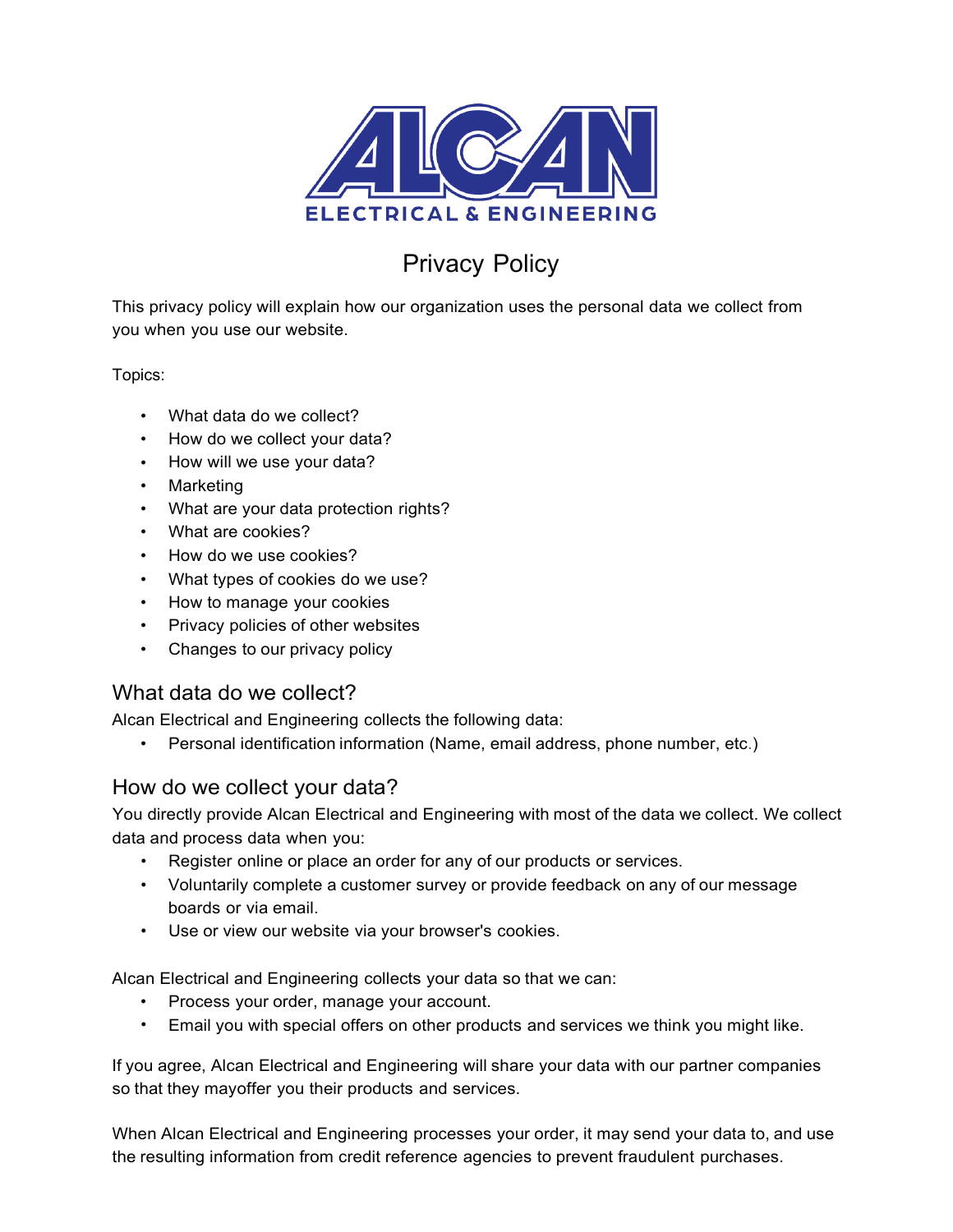### Marketing

Alcan Electrical and Engineering would like to send you information about products and services of ours that wethink you might like, as well as those of our partner companies.

If you have agreed to receive marketing, you may always opt out later.

You have the right at any time to stop Alcan Electrical and Engineering from contacting you for marketing purposesor giving your data to other members of the Alcan Electrical and Engineering Group.

If you no longer wish to be contacted for marketing purposes, please click here.

### What are your data protection rights?

Alcan Electrical and Engineering would like to make sure you are fully aware of all your data protection rights.Every user is entitled to the following:

**The right to access** - You have the right to request Alcan Electrical and Engineering for copies of your personaldata. We may charge you a small fee for this service.

**The right to rectification** - You have the right to request that Alcan Electrical and Engineering correct any information you believe is inaccurate. You also have the right to request Alcan Electrical and Engineering tocomplete information you believe is incomplete.

How will we use your data?

**The right to erasure** - You have the right to request that Alcan Electrical and Engineering erase your personal data, under certain conditions.

**The right to restrict processing** - You have the right to request that Alcan Electrical and Engineering restrict theprocessing of your personal data, under certain conditions.

**The right to object to processing** - You have the right to object to Alcan Electrical and Engineering's processingof your personal data, under certain conditions.

**The right to data portability** - You have the right to request that Alcan Electrical and Engineering transfer the data that we have collected to another organization, or directly to you, under certain conditions.

If you make a request, we have one month to respond to you. If you would like to exercise any of these rights, please contact us at our email: support@alcanelectric.com Call us at: 907-563-3787

Or write to us: Alcan Electrical and Engineering 6670 Arctic Spur Rd Anchorage, AK 99518

What are cookies?